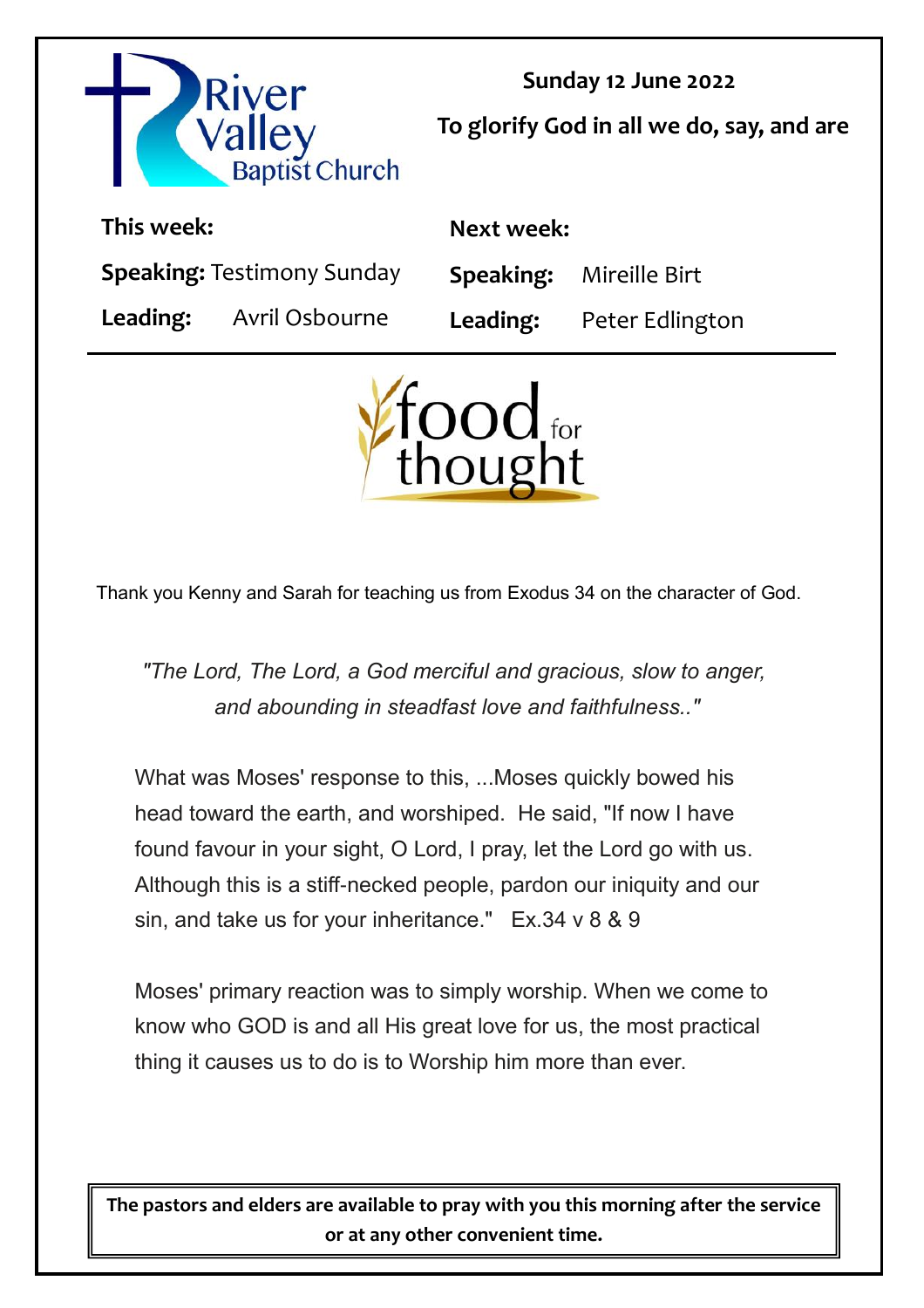| This week 13-19 June |                                                                             |  |  |
|----------------------|-----------------------------------------------------------------------------|--|--|
| Tuesday 14           | mainly music: 9.30 am<br>Toy Library: 10 am - noon<br>Young Adults: 7.00 pm |  |  |
| <b>Wednesday 15</b>  | Godsown Room booked: 10.30 am - 12.30 pm<br>Church Prayer Meeting: 7 pm     |  |  |
| Thursday 16          | Bible Study: 10 am                                                          |  |  |
| Sunday 19            | Prayer Meeting: 9.30 am in the creche                                       |  |  |

# **Coming Events**

**19 June** Communion **6 July** Elders' Meeting **13 July** Deacons' Meeting

## **Rosters for Next Sunday (19 June)**

*You will need to wear a mask the whole time you are at church except when eating and drinking. This is a government requirement for all volunteers. Masks are available if you forget to bring one.*

| Leading:            | Peter Edlington     |
|---------------------|---------------------|
| Door:               | <b>Ross Hunt</b>    |
| Computer:           | <b>Shirley Wood</b> |
| <b>Morning Tea:</b> | Nic & Mireille Birt |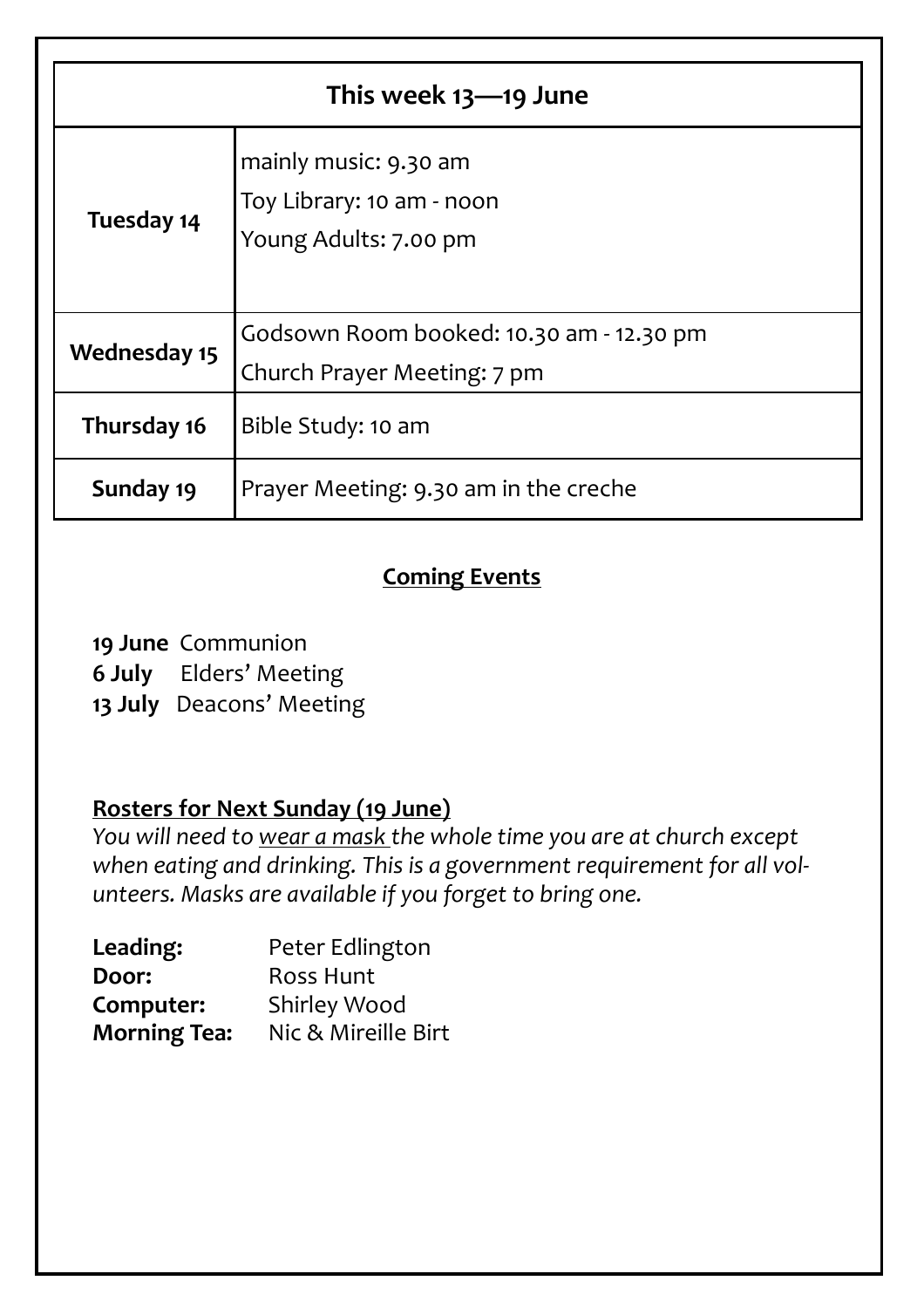### **OUR LIBRARY!**

We have recently been donated some really good quality books from another church, meaning our library is twice the size it was! The library is now based in the community room behind the couches, there is Christian fiction, biographies, auto biographies, devotionals, children's and more. Please take a look! No sign in and out needed. Just return the book when you're finished with it :)



## **Administrator**

Our new administrator is Jennifer Livingstone. She started officially on 6 June. Her role is different from Shirley's role. She is responsible for the rosters, newsletter, contact directory, meeting agendas and minutes, emails and reminders only.

Please contact her on **rivervalleybaptist@gmail.com** or get in touch with a deacon if it is about anything not on the list above.